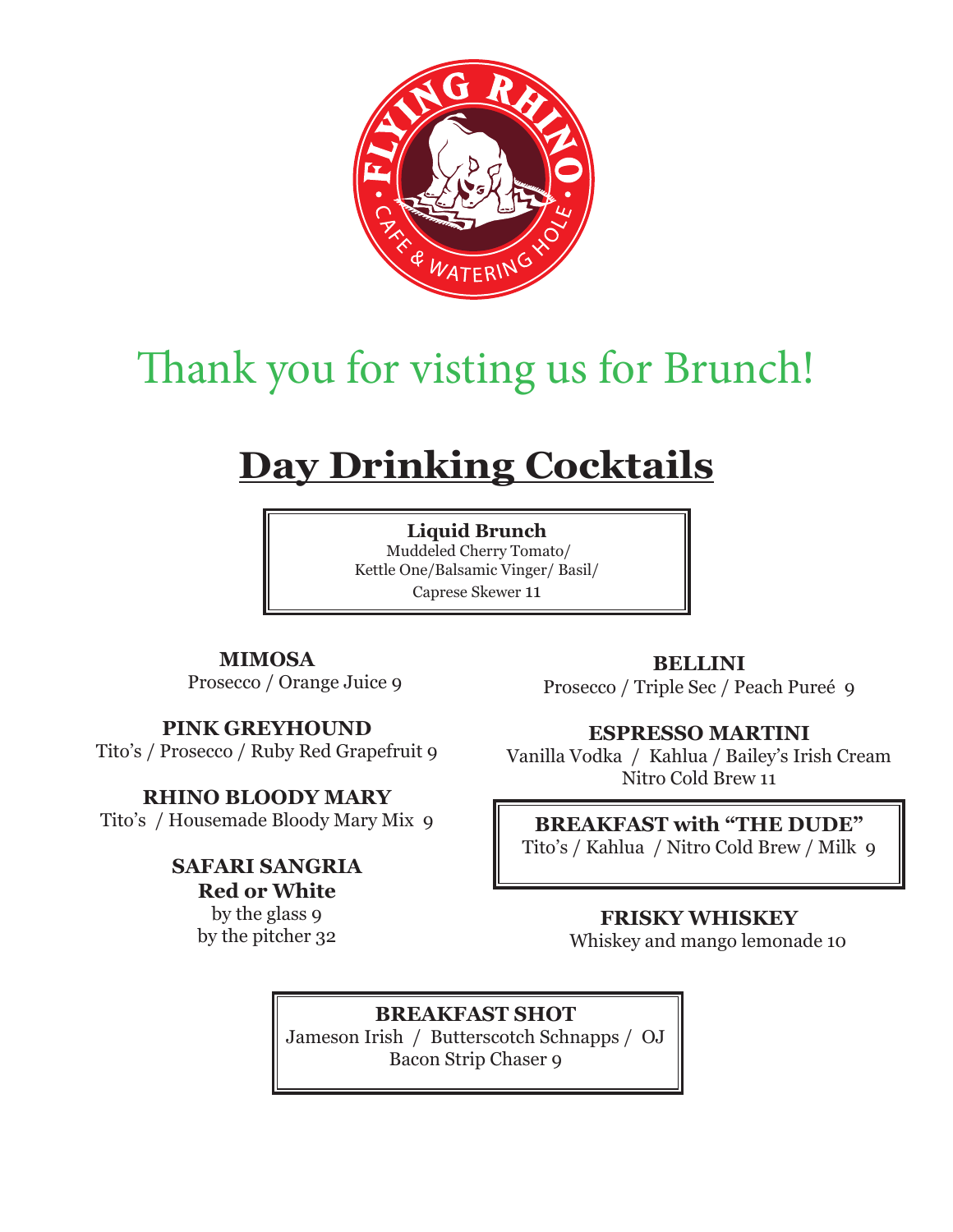

**Confetti** 

Kale/ Black Bean Salsa Avocado/ Grilled Chicken Tortilla Chips/ White Rice Creamy Chipotle Dressing

17

#### **Garden Salad**

Lettuce/ Cucumber/ Tomato/ Onion Croutons/ Balsamic Vinaigrette 10

# **Rhino Ruffage**

**Mac Daddy** Lettuce/Cheddar/Bacon Tomato/Red Onion/Pickle Special Sauce/Sesame Seeds Grilled Steak Tips

#### 20

12

#### **Caesar**

Romaine/ Croutons/ Parmesan Homemade Caesar 11

#### **Antipasto Salad**

Lettuce/ Salami/ Capicola/ Provolone/ Pepperoncini/ Tomatoes/ Artichokes/ Red Onion/ Italian Dressing 18

| Grilled Chicken Chicken Tenders | <b>Salmon</b> |
|---------------------------------|---------------|
|                                 |               |

**Cajun Shrimp**

10

**Steak Tips** 10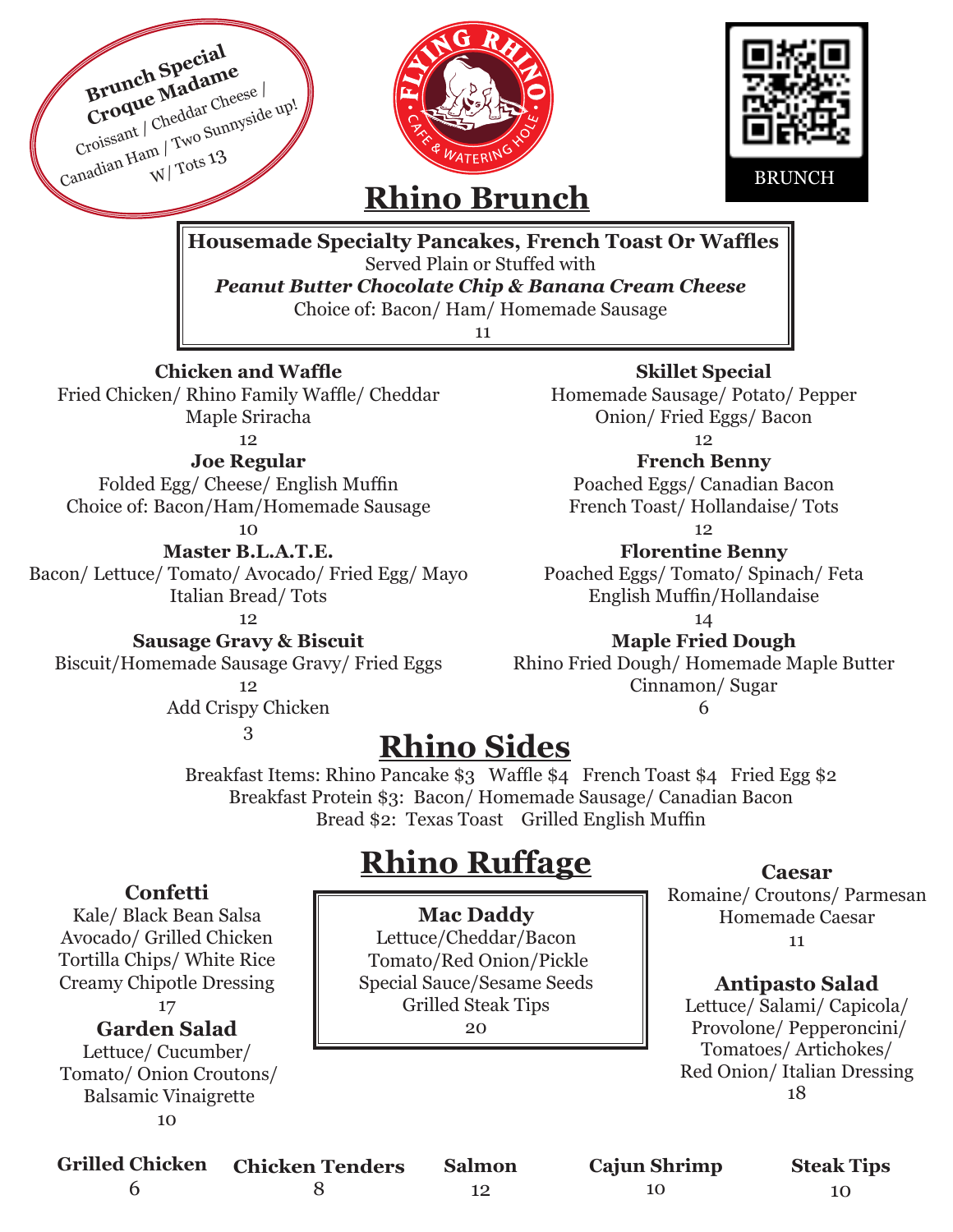**N. E. Clam Chowder** Served with Oyster Cracker 6/9

**Soup of the Day** Tomato Vegetable Medley 5/8



# **Rhino Bites**

#### **Buffalo Chicken Wontons**

Chicken/ Cheese Buffalo Sauce Buttermilk Dip 10/18

#### **Hummus Bil Lahme**

Hummus/ Feta Cheese/ Seasoned Ground Beef/ Zah'tar Spiced Pita Bread 10/18 \*Sub Veg \$1

**Rhino Wings**  Celery/Homemade Ranch 15/28

#### **Rhino Fingers**

Celery/Homemade Ranch 15/28

**\*Served with your choice of** Original Hot Honey Homemade Buffalo/Cajun Dry Rub

#### **Crab Rangoons**

**Liquid Brunch**

Muddled Cherry Tomato/<br>
Caprese Skewer 11 Ketle One/Balsamic Vinger/ Basil/

> Crab/Cream Cheese Bok Choy Sweet Chili Sauce  $9/17$

**Chicken Lettuce Wraps**  Chopped Chicken/Lettuce Carrot/ Cabbage Peanut Sauce/Sesame Soy Dip 13/25

**Fried Pickles**  Dill Pickle Chips/ Cornmeal Batter/ 1000 Island 8/14

# **Between the Buns**

#### **Ivory Tusk**

Chopped Chicken/American Caramelized Onions/Mayo Italian Bread 12

#### **Johnny Apple Club**

Roasted Turkey/Bacon Cheddar/Lettuce/Tomato Apple Maple Mustard White Bread 13

#### **Rhino Burger**

Angus Beef/Brioche/Lettuce Tomato/Pickle Choice of Cheddar or American 14 \*Wrangle up a *Cowboy Burger*

3

#### **Caprese Panini**

Fresh Mozzerella/Roma Tomato/Pesto Mayo/Ciabatta 12 \*Add Grilled Chicken 6

### **Chicken Tender Wrap**

Honey Mustard/ Bacon Lettuce/ Tomato/ Cheddar Tortilla Wrap 14